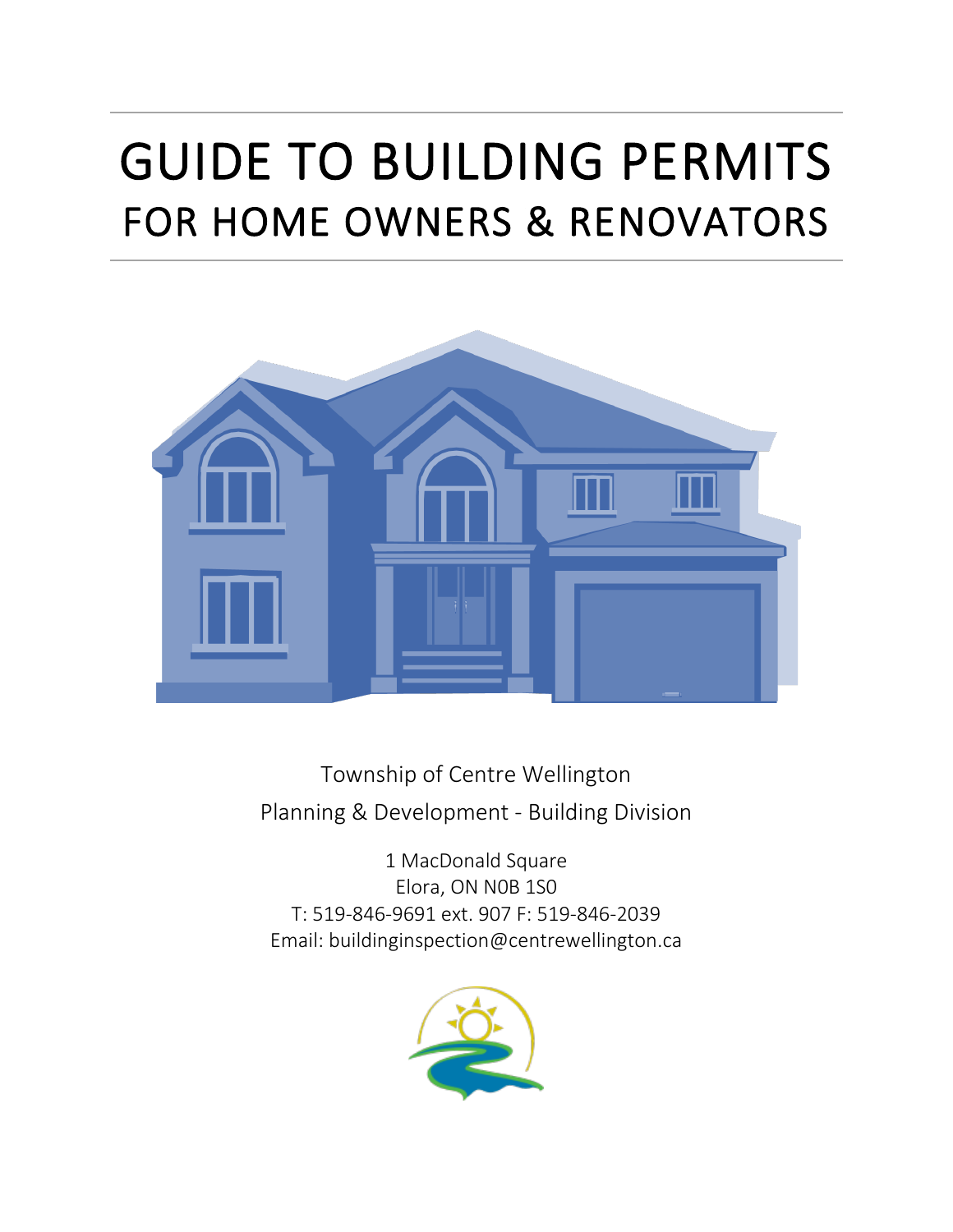

| Telephone:                                                        | 519-846-9691                           |
|-------------------------------------------------------------------|----------------------------------------|
| Committee of Adjustment:                                          | 519-846-9691                           |
| Zoning:                                                           | 519-846-9691                           |
| Fax:                                                              | 519-846-2039                           |
| Email:                                                            | buildinginspection@centrewellington.ca |
| Internet:                                                         | www.centrewellington.ca                |
| <b>Office Hours:</b>                                              | Monday to Friday (except holidays)     |
|                                                                   | 8:30 a.m. to 4:30 p.m.                 |
| Planning & Development:                                           | 519-846-9691                           |
| Infrastructure Department:                                        | 519-846-9691                           |
| <b>Corporate Services:</b>                                        | 519-846-9691                           |
| Finance<br>п<br>Taxation<br>п<br>Clerks/Legislative Services<br>п |                                        |
| Public Works:                                                     | 519-846-9801                           |
| <b>Community Services:</b>                                        | 519-843-2800                           |
| Fire & Emergency Services:                                        | 519-843-1950                           |
| Call Before You Dig:                                              | 1-800-400-2255 (Ontario One Call)      |
|                                                                   | 519-843-2900 (CW Hydro)                |
|                                                                   | 1-888-664-9376 (Hydro One)             |
| <b>Electrical Safety Authority:</b>                               | 1-887-421-2228                         |
| <b>Grand River Conservation Authority:</b>                        | 519-621-2763                           |
|                                                                   | 1-866-900-4722                         |
| Ministry of Transportation:                                       | 519-873-4200                           |
| Ontario Building Code (to order a copy):                          | 1-888-361-0003                         |
| <b>Ontario Property Assessment Corporation:</b>                   | 1-866-296-6722                         |
| Tarion Corporation (New Home Warranty):                           | 1-877-982-7466                         |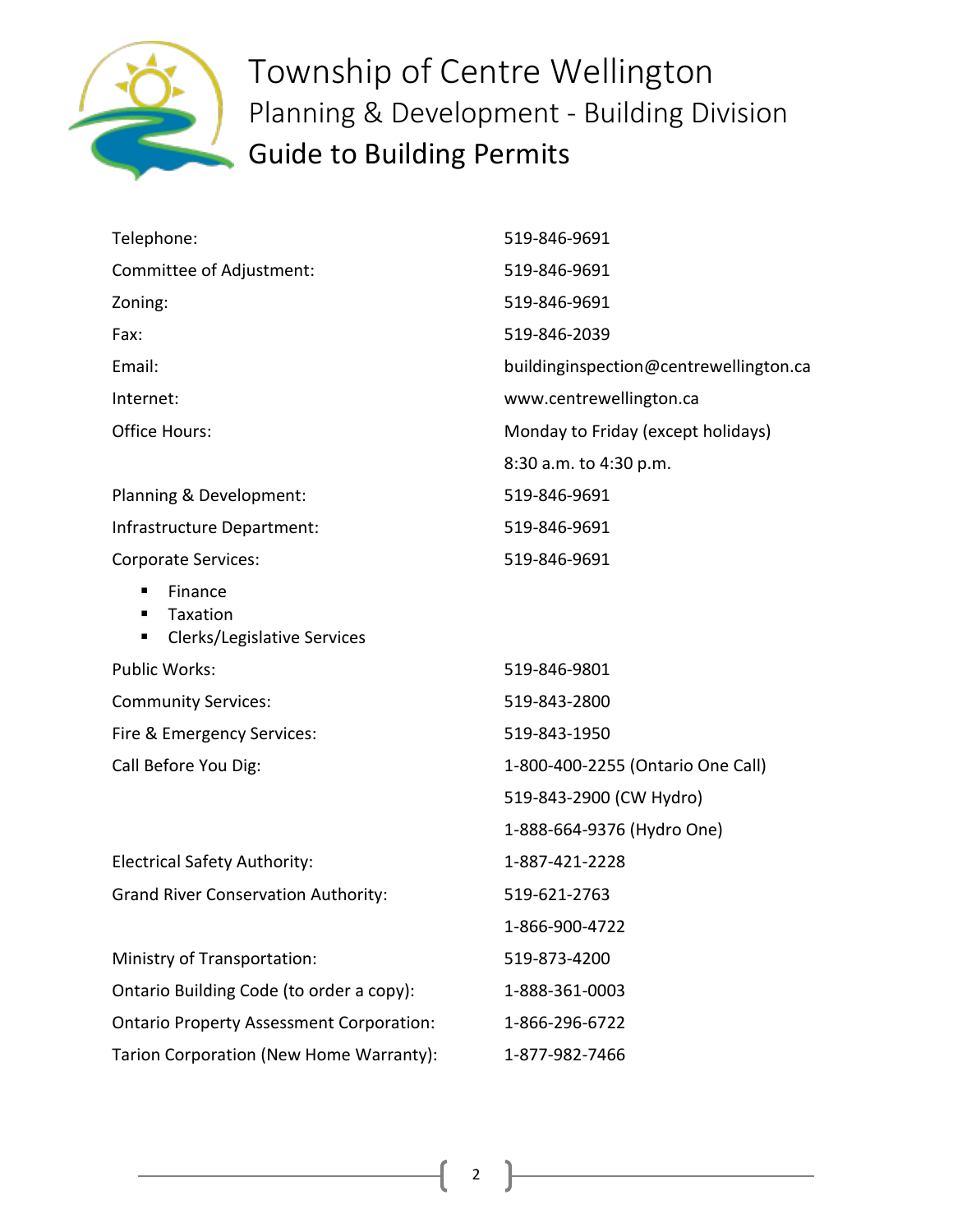

As a home owner, you may find that you have outgrown your present home. Renovation is today's answer to moving and can include everything from adding a room, fixing up the basement, building a garage, to remodeling the interior of your house. You may wish to create an accessory apartment for a family member or for rental income. If you are planning home improvements, this guide will provide you with the information required to apply for a building permit.

Building permits are necessary to ensure that zoning requirements, fire and structural safety standards and other building standards are met, primarily for safety reasons. Obtaining a permit is beneficial because you will receive assistance from Building Services staff as well as ensure that you or the person you have hired produces a product that meets the minimum standards as set out in the Ontario Building Code and other relevant Codes and By-laws. Whether you do the work yourself or hire a contractor, it is the homeowner's responsibility to ensure that; a building permit is obtained (when required), the inspections are called for, and any infractions are corrected.

If you are unsure whether or not a building permit is required, visit our website at <https://www.centrewellington.ca/en/doing-business/building-permits.aspx> and check out the list to see what does and what does not require a permit. The Building Department does not issue electrical permits or carry out electrical inspections. Please contact the Electrical Safety Authority for information at 1-877-372-7233.

#### Plan Your Project

If you have good working knowledge of home construction you can consider designing your own project. Many publications are available in book shops, libraries and at lumber dealers that may assist you. If you feel that your project is too complicated to handle yourself, we recommend that you retain the services of a qualified person such as a draftsperson to prepare your plans and specifications. Some unique features or structures may need to be designed by an Architect or Professional Engineer. All work indicated on your drawings must conform to the Ontario Building Code, Township of Centre Wellington By-law and all other applicable law. If your proposal does not comply with the Zoning By-law, you may seek special permissions from the Committee of Adjustment for a minor variance or revise your plans so that they do comply.



3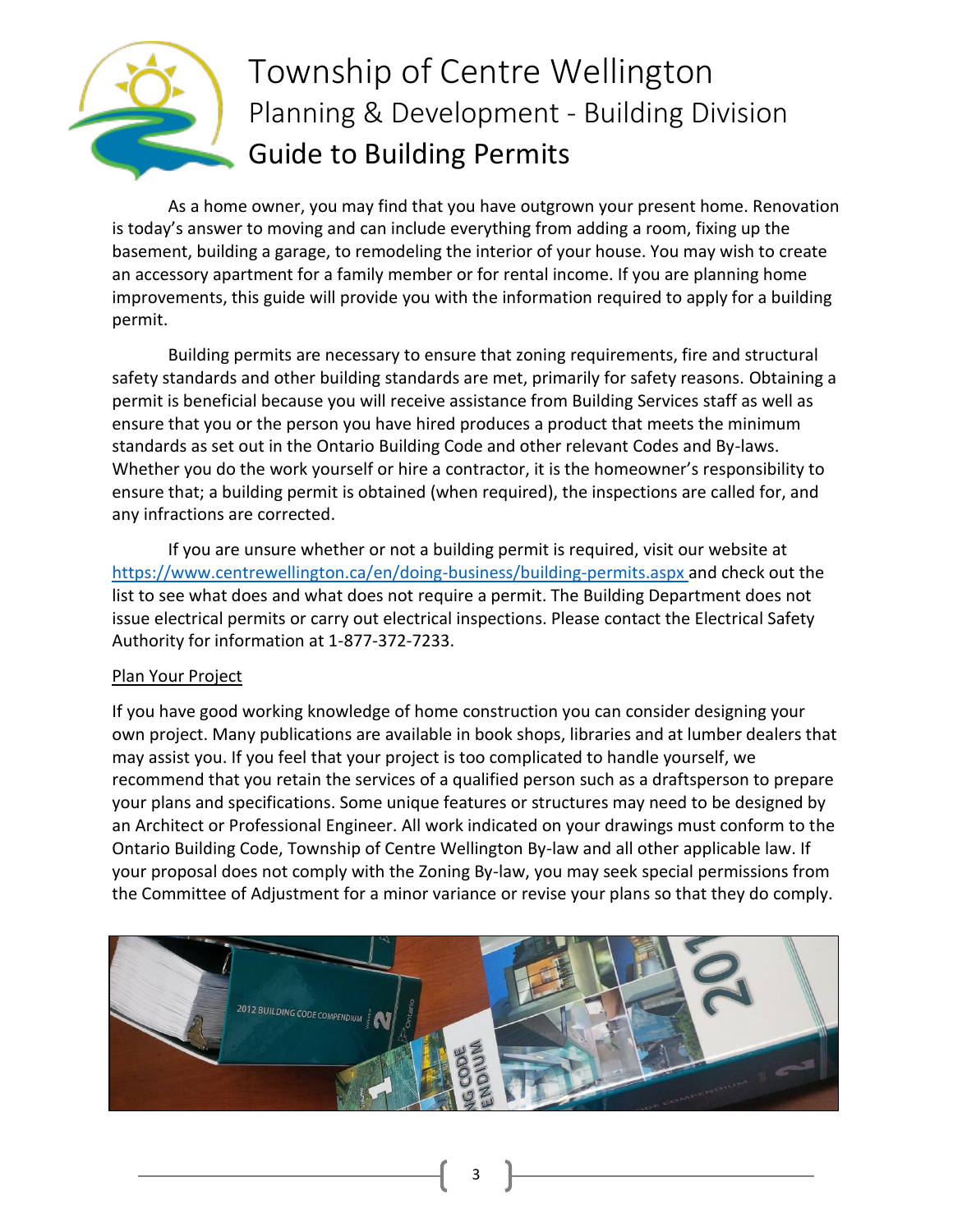

## Visit Our Office for Preliminary Information

To determine if a permit is required or if other approvals may be required, please visit our office. We suggest that you bring:

- A site plan drawn to a recognized scale or survey of your property showing the location of all existing structures and indicating the location of your proposed addition, garage, shed, pool, deck, septic system, hot tub, etc. and the dimension from property lines.
- A floor plan of your proposed basement renovation, addition, new bathroom, etc. drawn to scale
- The specifications for your woodstove, fence, etc.

During the preliminary visit we can advise what further information is required in order for us to accept an application for a building permit. It may be determined that approvals from other agencies are required to permit issuance. Some examples are Committee of Adjustment, Electrical Safety Authority, Site Plan Control, Ministry of Transportation and Grand River Conservation Authority. Should approvals be required, please contact the appropriate approval authority concerning timing, application forms, fees and procedures. Depending on the nature of your proposal and the information and drawings you provide during this preliminary visit, it may be possible to submit your application at this time.

#### Submit Your Application

The following items are required in order to submit your proposal for review:

- A fully completed permit application form
- Two sets of building plans drawn to a recognized scale (single line drawings are NOT acceptable)
- Two copies of a site plan drawn to a recognized scale or survey of your property showing the location of all existing structures and indicating the location of your proposed addition, garage, shed, pool, deck, hot tub, septic system, etc. and the dimensions from property lines
- A damage/lot grading deposit may be required depending on your project

### **\*\*\*INCOMPLETE OR INSUFFICIENT APPLICATIONS OR PLANS WILL NOT BE ACCEPTED\*\*\***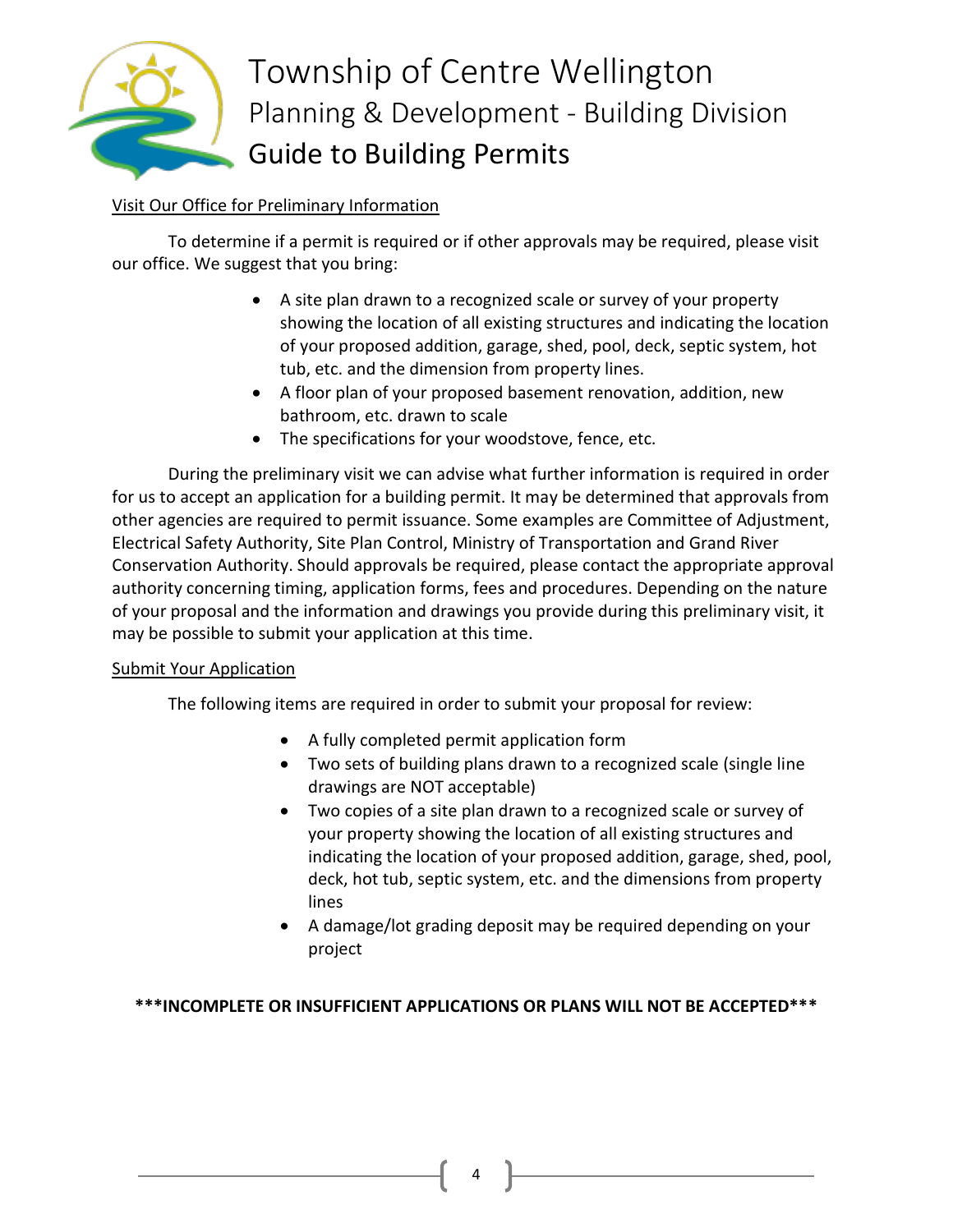

#### The Approval Process

Your application will be reviewed in order of submission. During the review process a Plans Examiner may identify deficiencies on the drawings or determine that additional information is required in which case the designer and/or applicant will be notified. Please ensure that this requested information is submitted promptly as no further processing will occur until the information is received. Any delays on your part will affect our permit processing time. When the review is complete the building permit will be issued and we will call to notify the applicant.

### **\*\*\*IN ORDER FOR US TO PROVIDE QUICKER PROCESSING OF PERMITS, WE ENCOURAGE YOU TO AVOID UNNECESSARY PHONE CALLS OR UNSCHEDULED MEETINGS\*\*\***

### Permit Issued

Construction may commence upon issuance of the building permit. Please review the conditions which have been noted on your permit and drawings. The permit and attachments must be available on site and the permit card must be posted and visible. Construction must be in compliance with the approved plans and documents issued with your permit. Any deviation from the approved drawings must be reported to the Building Division and revised drawings may be required. Several mandatory inspections are required to ensure that all the work is completed according to the approved plans, including changes noted by the Plans Examiner. Your permit will include a list of mandatory inspections specific to your project.

#### Inspections

Inspections do not happen automatically. It is the homeowner's responsibility to ensure that you or your contractor contacts the Building Department to book and inspection. Failure to have inspections performed may result in having to uncover and expose work for inspection.

To book your inspection, please call 519-846-9691. A 24 hour notice is required. An inspector will perform an inspection and a field report will be filled out. If infractions are noted, these items must be corrected and a re-inspection must be booked to ensure that the infractions have been remedied. Once all mandatory inspections have been passed, the permit will be considered complete.



5